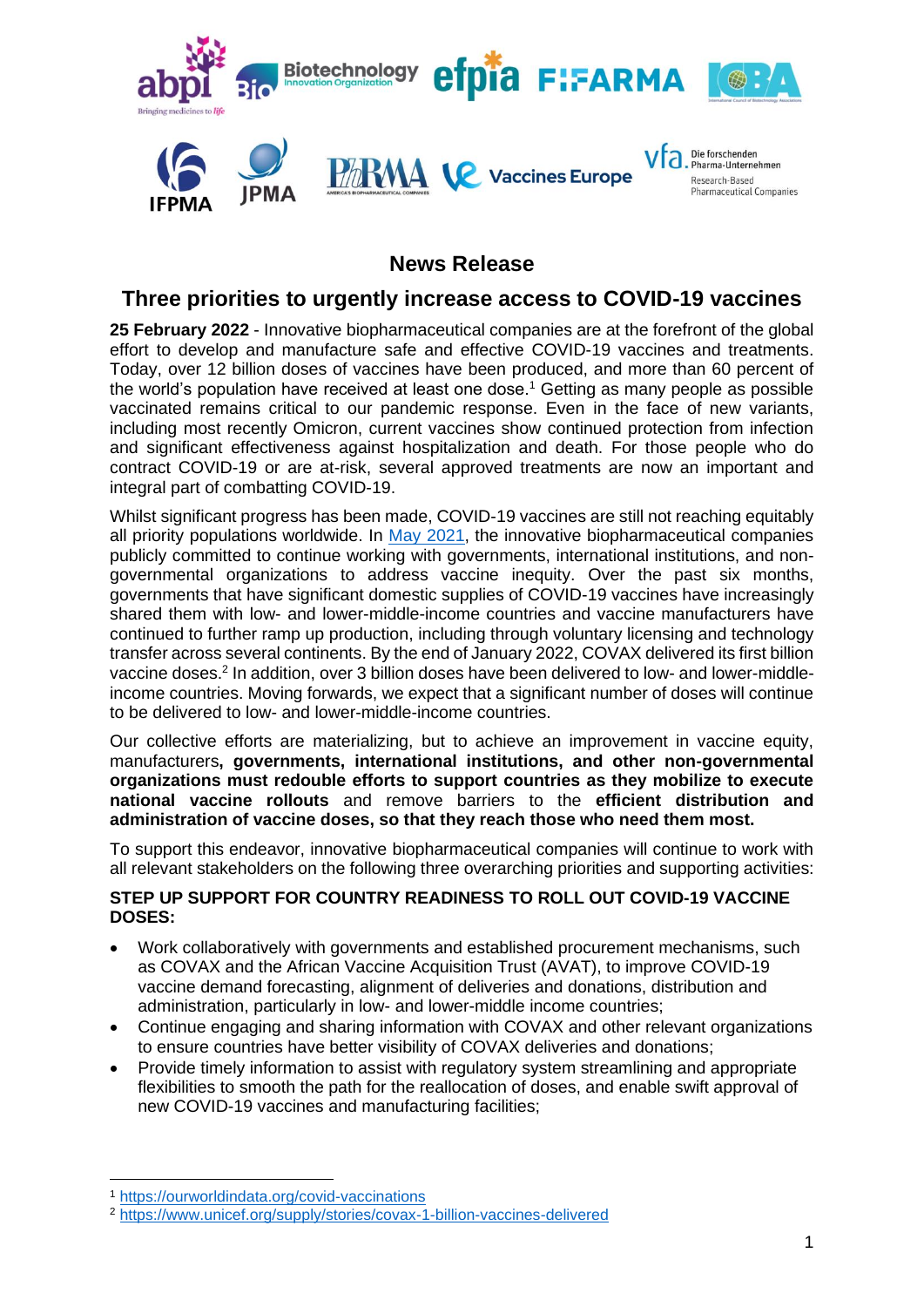

- Continue to increase confidence in vaccines and vaccination programs, particularly by countering misinformation, providing timely vaccine effectiveness and safety data, and supporting adequate no-fault compensation programs;
- Continue to encourage governments to expand the number of vaccinators in countries to be able to rapidly deploy supply.

### **CONTRIBUTE TO EQUITABLE DISTRIBUTION OF COVID-19 VACCINE DOSES:**

- Continue to work with governments that have significant supplies of COVID-19 vaccines to improve dose sharing with low- and lower-middle-income countries in a responsible and timely way, through COVAX or other efficient established mechanisms such as AVAT;
- Expend every effort to make uncommitted COVID-19 vaccine doses available with urgency to prioritized populations in low- and lower-middle income countries through COVAX or other efficient established mechanisms;
- Work with relevant authorities to facilitate recognition of an extension to the COVID-19 vaccine shelf-life and batch-level extensions in line with ongoing studies looking at the stability of vaccines, to avoid vaccine wastage;
- Encourage the elimination of remaining trade and regulatory barriers to support crossborder supply and free flow of goods, raw materials, services, and personnel needed for COVID-19 vaccine manufacturing, distribution, and administration;
- Support efforts that tackle supply chain and logistic bottlenecks to increase vaccination rates.

#### **CONTINUE TO DRIVE INNOVATION:**

- Continue to prioritize research to develop the next generation of COVID-19 vaccines that can provide long lasting and strong protection against variants of concern, and address logistical issues in storage, delivery, and administration;
- Urge governments to guarantee unhindered access to pathogens (samples and sequences) of any COVID-19 variants to support the rapid development of potential new vaccines and treatments;
- Continue to optimize production of vaccines, without compromising safety and quality, including through existing and additional voluntary collaborations with partners that can produce significant quantities.

#### **Press contacts**

ABPI: Elaine Towell [ETowell@abpi.org.uk](mailto:ETowell@abpi.org.uk)

BIO: Jacy Gomez [jgomez@bio.org](mailto:jgomez@bio.org)

EFPIA: Andrew Powrie-Smith [andy.powrie-smith@efpia.eu](mailto:andy.powrie-smith@efpia.eu)

FIFARMA: Alejandra De Guzman [madeguzman@fifarma.org](mailto:madeguzman@fifarma.org)

IFPMA: Morgane De Pol [m.depol@ifpma.org](mailto:m.depol@ifpma.org)

JPMA: Public Relations Department [kouhou@jpma.or.jp](mailto:kouhou@jpma.or.jp)

PhRMA: Megan Van Etten [MVanetten@phrma.org](mailto:MVanetten@phrma.org)

VfA: [presse@vfa.de](mailto:presse@vfa.de)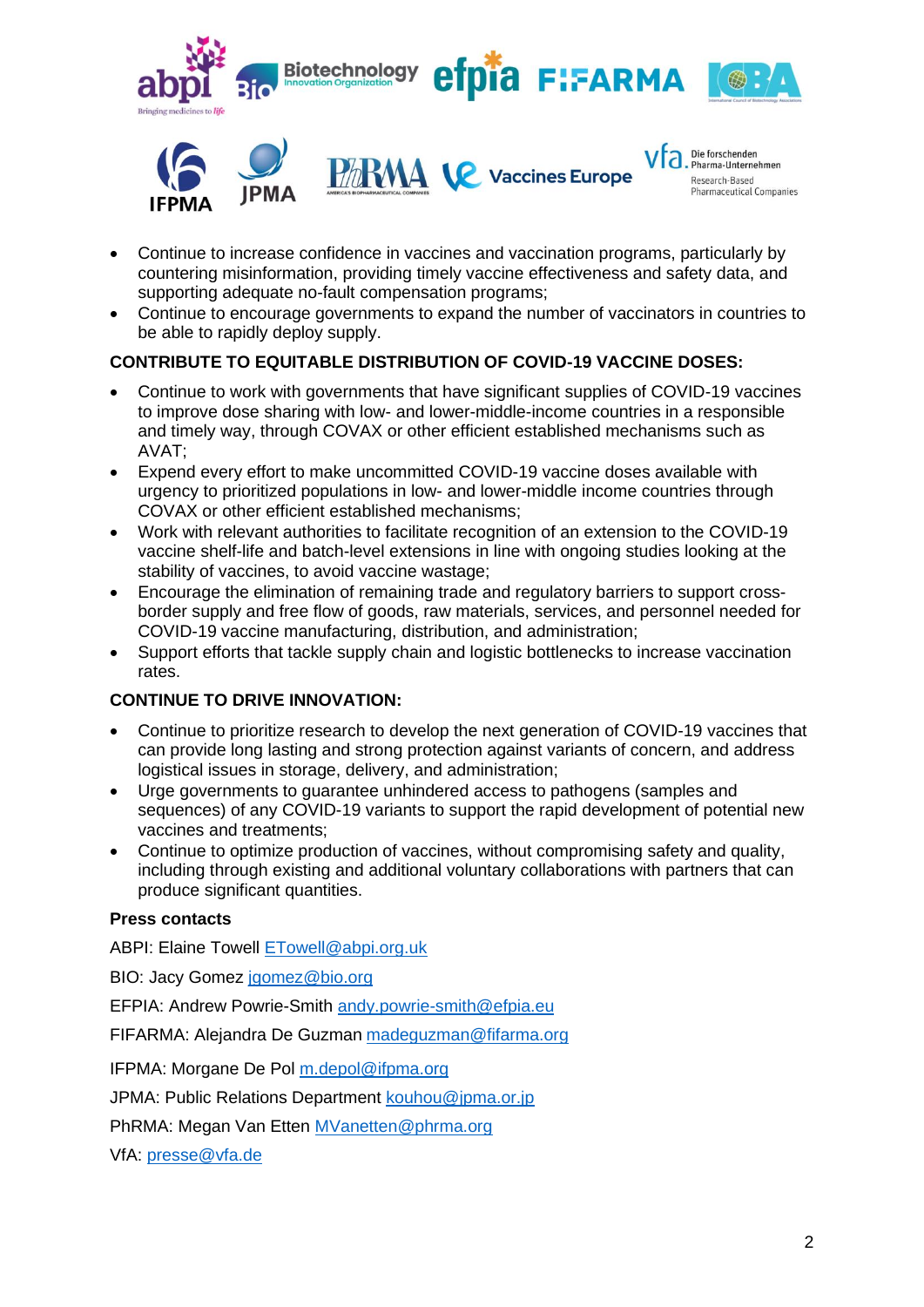

**The Association of the British Pharmaceutical Industry** [\(ABPI\)](https://www.abpi.org.uk/#94796047) exists to make the UK the best place in the world to research, develop and use new medicines. We represent companies of all sizes who invest in discovering the medicines of the future. Our members supply cutting edge treatments that improve and save the lives of millions of people. We work in partnership with Government and the NHS so patients can get new treatments faster and the NHS can plan how much it spends on medicines. Every day, we partner with organisations in the life sciences community and beyond to transform lives across the UK.

**The Biotechnology Innovation Organization** [\(BIO\)](https://www.bio.org/) is the world's largest trade association representing biotechnology companies, academic institutions, state biotechnology centers and related organizations across the United States and in more than 30 other nations.

**The European Federation of Pharmaceutical Industries and Associations** [\(EFPIA\)](https://www.efpia.eu/about-us/) represents the biopharmaceutical industry operating in Europe. Through its direct membership of 36 national associations, 39 leading pharmaceutical companies and a growing number of small and medium-sized enterprises (SMEs), EFPIA's mission is to create a collaborative environment that enables our members to innovate, discover, develop and deliver new therapies and vaccines for people across Europe, as well as contribute to the European economy.

**The Latin American Federation of the Pharmaceutical Industry** [\(FIFARMA\)](https://fifarma.org/en/) represents 16 researched based biopharmaceutical companies and 11 local associations that work every day in a changing environment to advance science for the benefit of patients. We believe that health is the engine of our region.

**The International Council of Biotechnology Associations** [\(ICBA\)](https://internationalbiotech.org/) is a coalition of nonprofit, national biotechnology trade associations formed to promote public understanding of, and to advocate for, public policies that support the growth of the innovative biotechnology industries. The ICBA represents the global voice of the industry in international fora with the goal of promoting continued innovation in the human health, agriculture, and industrial and environmental sectors.

**International Federation of Pharmaceutical Manufacturers and Associations** [\(IFPMA\)](https://www.ifpma.org/) represents research-based pharmaceutical companies and associations across the globe. The research-based pharmaceutical industry's 2 million employees research, develop and provide medicines and vaccines that improve the life of patients worldwide. Based in Geneva, IFPMA has official relations with the United Nations and contributes industry expertise to help the global health community find solutions that improve global health.

**The Japan Pharmaceutical Manufacturers Association** [\(JPMA\)](https://www.jpma.or.jp/english/) is voluntary association comprising 73 research-oriented pharmaceutical companies. JPMA has been contributing to advancing global healthcare through the development of innovative ethical drugs facilitating sound development of the pharmaceutical industry through proactively establishing policies and recommendations in response to globalization and enhancing public understanding of pharmaceuticals.

**The Pharmaceutical Research and Manufacturers of America** [\(PhRMA\)](https://www.phrma.org/) represents the country's leading innovative biopharmaceutical research companies, which are devoted to discovering and developing medicines that enable patients to live longer, healthier and more productive lives. Since 2000, PhRMA member companies have invested more than \$1 trillion in the search for new treatments and cures, including \$91.1 billion in 2020 alone.